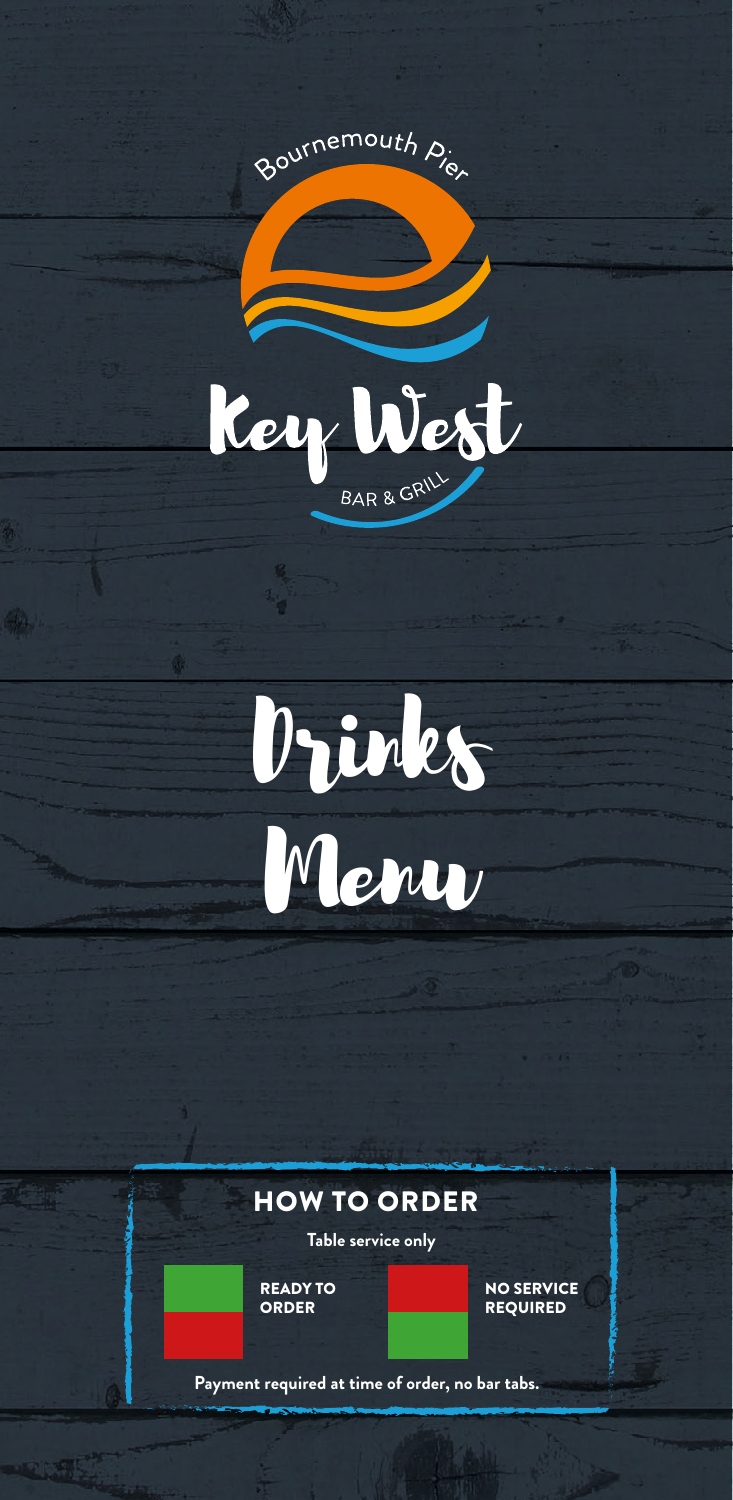## Cocktail List

## **2-4-1 - ALL DAY - EVERYDAY**

**BUY ONE, GET THE SAME ONE FREE**

**(MUST BE TWO OF THE SAME COCKTAIL)**

#### **- £13.00 SELECTION -**

#### **SEX ON THE PIER**

A complete classic, with a twist. Smirnoff Vodka, Archers Peach Schnapps mixed with orange and cranberry juice. The twist? Fresh lime juice.

#### **MAI TAI**

The original rum cocktail, Captain Morgan White Rum, mixed with pineapple and orange juice and a Kraken Dark Rum float to give it that extra kick!

#### **PURPLE RAIN**

The only acceptable rain! Blue Curacao is combined with Cherry Sourz, Smirnoff Vodka and lemonade to create this vibrant infusion and colour.

#### **TEQUILA SUNRISE**

It's sunrise somewhere, right! A refreshing blend of tequila, orange juice and grenadine. Perfect either end of the day!

#### **GODFATHER**

Our own version of this classic. Johnnie Walker Black Label Whiskey with Disaronno Amaretto Liqueur, over ice, topped with Coke.

#### **SURFERS' PARADISE**

This is cool dude! A fruity blend of Malibu and pineapple juice, with a shot of our good friend Jägermeister, surf's up!

#### **DARK & STORMY**

Double shot of Kraken Dark Rum, topped with Old Jamaican Ginger Beer and a hint of lime juice. Real punchy!

#### **SEASIDE SANGRIA**

Key West's take on this Spanish classic. Our house red wine, orange juice, dash of sugar syrup and lemonade, served long over ice.

#### **PIMM'S NO.1**

This famous British summer drink, perfect for any occasion! Long refreshing cocktail, served over ice.

## Mocktail Selection

#### **- £6.00 -**

**KEY WEST COOLER** A big juicy refreshing blend of apple, cranberry and lime juice with lemonade, over ice.

#### **BLUE LAGOON**

Our own blend of Monin Blue Curacao syrup, topped with lemonade, over ice.

#### **VIRGIN MOJITO**

The Cuban favourite, without the headache. Lime, mint, hint of apples and lemonade.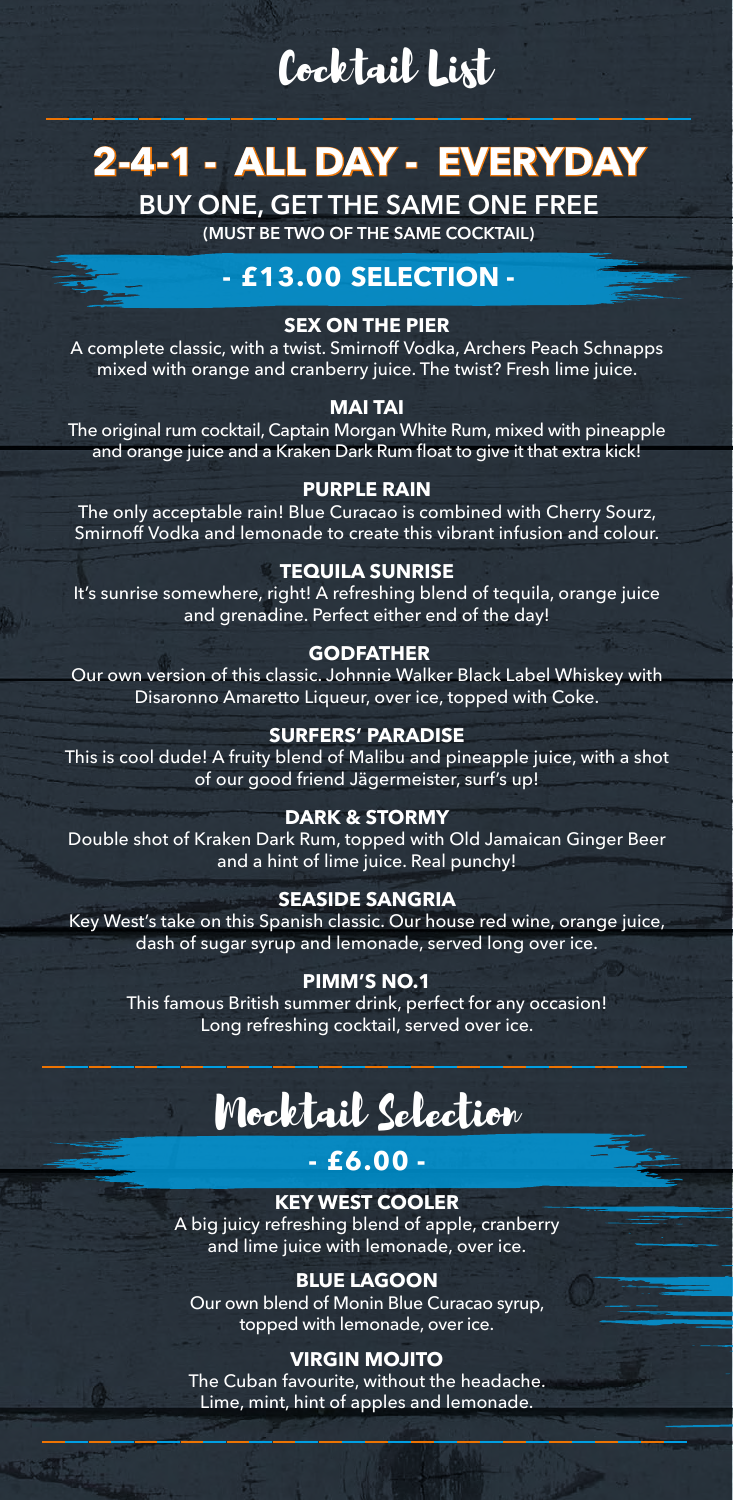# Cocktail List

# **2-4-1 - ALL DAY - EVERYDAY**

**BUY ONE, GET THE SAME ONE FREE**

**(MUST BE TWO OF THE SAME COCKTAIL)**

#### **- £15.00 SELECTION -**

#### **LONG ISLAND ICED TEA**

A beautiful blend of Captain Morgan White Rum, Smirnoff Vodka, Tanqueray Gin, Triple Sec, Jose Cuervo Tequila and a hint of fresh cloudy lime juice. Shaken and poured over Coke. The "BIG BOOZY"!

#### **GIN BRAMBLE**

Warner's Raspberry Gin, raspberry puree and fresh cloudy lime juice. With a hint of mint, topped with lemonade.

#### **MOJITO**

Our twist of the Key West Florida Classic! Captain Morgan White Rum, fresh mint, limes and a dash of soda.

#### **RASPBERRY MOJITO**

A Key West Bournemouth speciality, for a colourful and sweet variation! Captain Morgan Spiced Golden Rum, raspberry puree and a dash of soda.

#### **PIMM'S SUNDOWNER SPRITZ**

PIMM'S juicy new aperitif has fruity raspberry and tart redcurrant flavours. Summer refresher, double Sundowner, double prosecco, double soda.

#### **APEROL SPRITZ**

Italy's most popular aperitif. Aperol Orange Liqueur over ice, topped with sparkling prosecco and a dash of soda.

#### **TROPICAL RUMBLE**

A tantalising blend of Captain Morgan Spiced Golden Rum and Tropical Red Bull. Now you can FLY!

#### **STRAWBERRY DAIQUIRI**

The perfect desert island cocktail. A delicious mix of strawberries, white rum and lime – it's likely to be a popular choice amongst your shipmates.

#### **P@#N STAR MARTINI**

We're doing it! Delicious blend of passion fruit liqueur with vodka and a shot of prosecco. Five star!

#### **ESPRESSO MARTINI**

Just gorgeous! Coffee espresso, rich dark coffee liqueur with vodka. Punchy and to the point!

#### **PINK MARTINI**

A fruity blend of juicy raspberries and tart lemon, with red berries and a sweet taste of Gordon's Pink Gin.

### Martini Trees **TREE OF 6 £42.50**

### **TREE OF 9 £65**

*ANY MIX OF P@#N STAR, ESPRESSO MARTINI & PINK MARTINI*

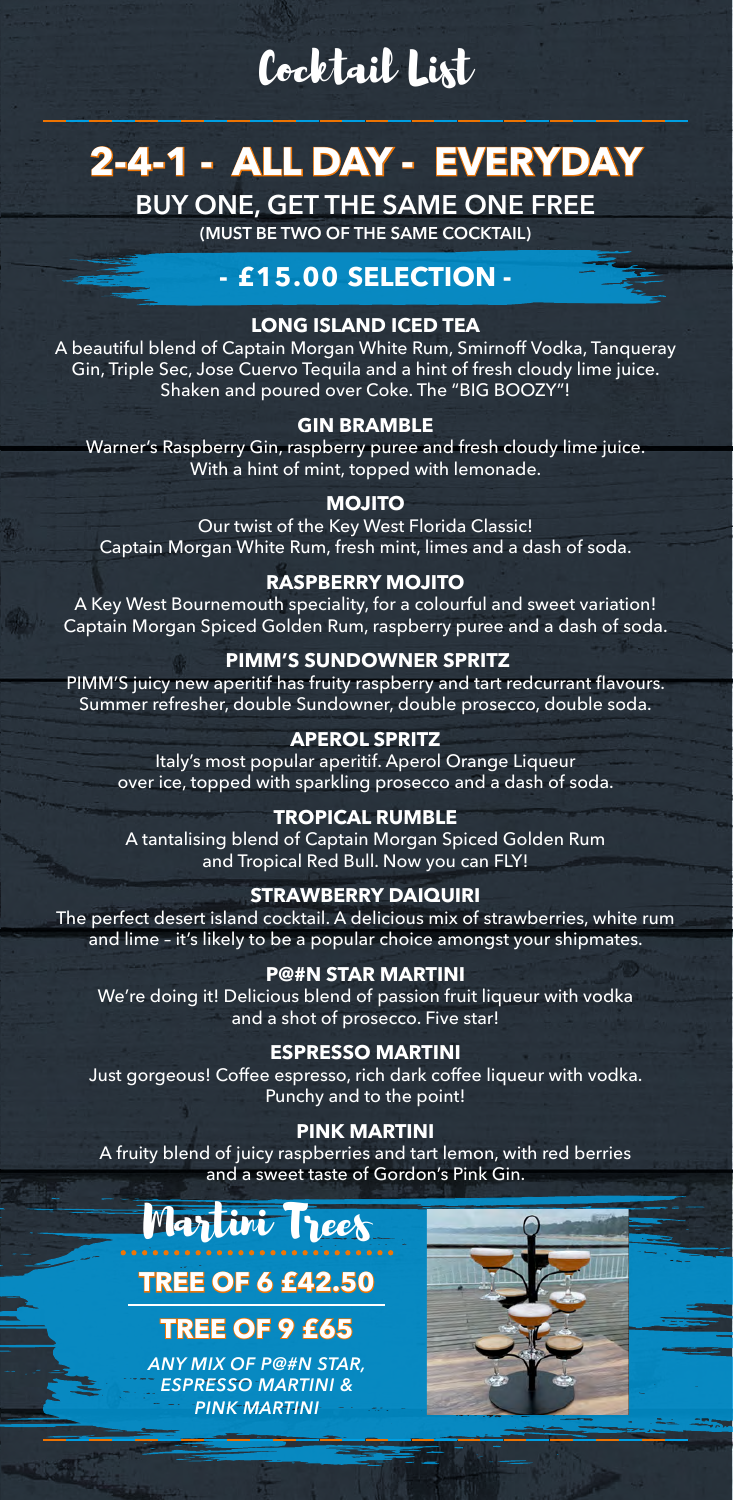### Double Doubles **ON ALL HOUSE SPIRITS**

### **TWO DOUBLE HOUSE SPIRITS WITH A MIXER**

**(MUST BE TWO OF THE SAME DOUBLE)**

### **JUST £12.00 – FOR TWO ALL DAY - EVERYDAY**

Smirnoff Vodka, Jack Daniel's Whisky, Tanqueray Gin, Disaronno Amaretto, Malibu Rum, Captain Morgan White Rum, Captain Morgan Spiced Golden Rum.

Two x doubles with a draught mixer, juice or a single mixer bottle. \*Offer excludes cans of Red Bull.



| (No mixer)                                | Single<br>25ml | Double<br>50ml |
|-------------------------------------------|----------------|----------------|
| <b>SMIRNOFF VODKA</b>                     | 3.95           | 6.25           |
| <b>CAPTAIN MORGAN WHITE RUM</b>           | 3.95           | 6.25           |
| <b>CAPTAIN MORGAN SPICED GOLDEN RUM</b>   | 3.95           | 6.25           |
| <b>KRAKEN DARK RUM</b>                    | 4.50           | 7.00           |
| <b>MALIBU RUM</b>                         | 3.95           | 6.25           |
| <b>TANQUERAY GIN</b>                      | 3.95           | 6.25           |
| <b>TANQUERAY ORANGE SEVILLA GIN</b>       | 4.50           | 7.00           |
| <b>WARNER'S RASPBERRY GIN</b>             | 5.00           | 7.50           |
| <b>JACK DANIEL'S WHISKEY</b>              | 3.95           | 6.25           |
| <b>JOHNNIE WALKER BLACK LABEL WHISKEY</b> | 4.50           | 7.00           |
| <b>COURVOISIER COGNAC BRANDY</b>          | 5.00           | 7.50           |
| <b>AMARETTO DISARONNO</b>                 | 3.95           | 6.25           |
| <b>ARCHERS PEACH SCHNAPPS</b>             | 3.95           | 6.25           |
| <b>BAILEYS 50ml</b>                       |                | 5.50           |

Bar Snacks

**CRISPS 1.50** Sea Salt & Black Pepper, Sea Salt & Vinegar, Mature Cheddar & Onion

#### **PEANUTS 2.00**

Salted Peanuts, Chilli & Lime Peanuts

**MIXED OLIVES 4.95**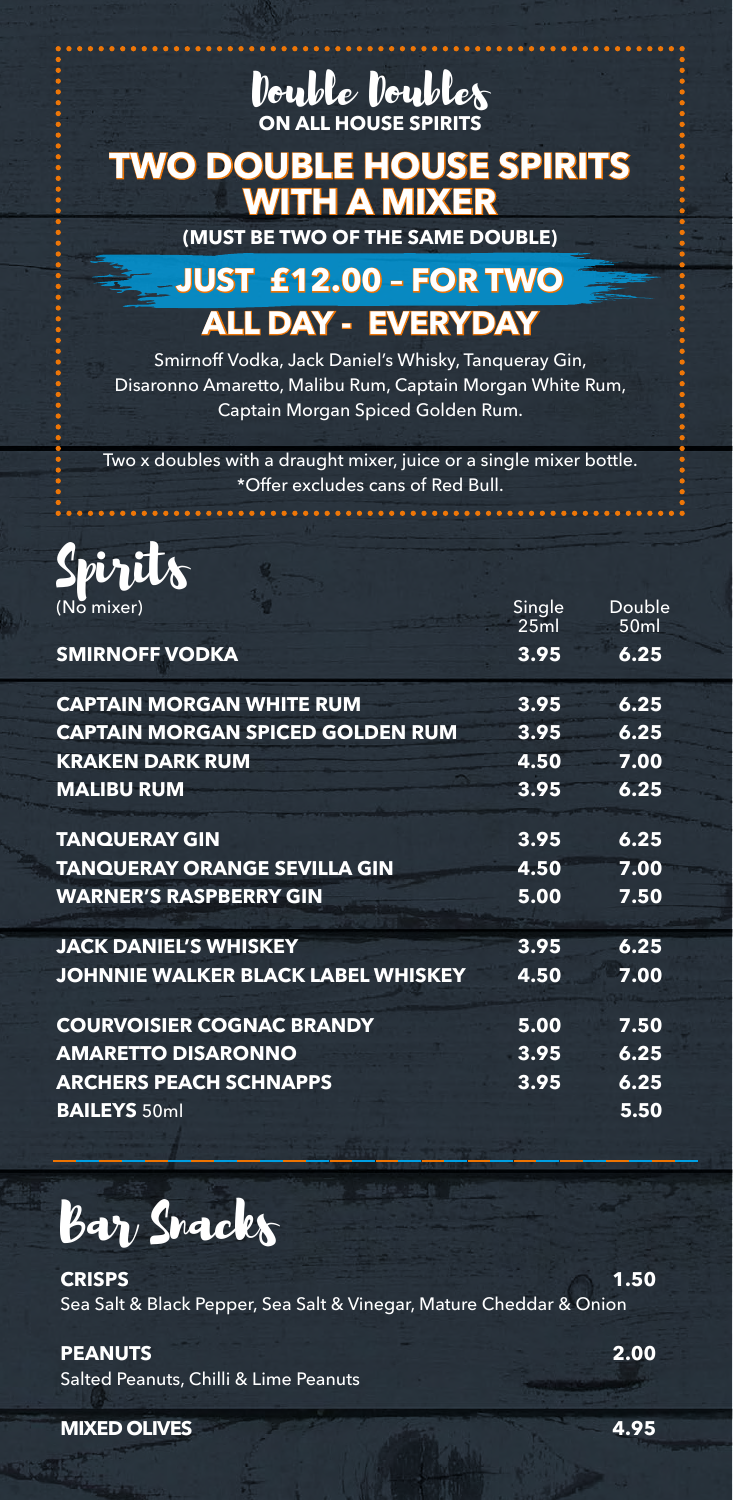# $\begin{matrix} 1 & 0 \\ 0 & 1 \end{matrix}$ <br>**5 FOR £15 - ANY COMBINATION**

| <b>SAMBUCA - WHITE, BLACK</b>                                   | 3.95 |
|-----------------------------------------------------------------|------|
| <b>TEQUILA - WHITE, GOLD, ROSE</b>                              | 3.95 |
| <b>JÄGERMEISTER</b>                                             | 3.95 |
| <b>KAMIKAZE - Vodka, Triple Sec &amp; lime</b>                  | 3.95 |
| <b>BAZOOKA JOE - Baileys, Blue Curacao &amp; banana liqueur</b> | 3.95 |
| <b>SOURZ - CHERRY, APPLE</b>                                    | 2.50 |

### **SOURZ - SELECTION OF 5 10.00**

Bombs **5 FOR £25 - ANY COMBINATION**

| JAGER BOMB - Jägermeister & Red Bull            | 6.00 |
|-------------------------------------------------|------|
| <b>SKITTLE BOMB - Triple Sec &amp; Red Bull</b> | 6.00 |

| Beer & Cider braught 12 Pint |                     |                  | Pint |
|------------------------------|---------------------|------------------|------|
| <b>CARLSBERG</b>             | 3.8%                | 2.90             | 5.65 |
| <b>SAN MIGUEL</b>            | 5.0%                | 3.30             | 6.00 |
| <b>GUINNESS</b>              | 4.1%                | 3.50             | 6.50 |
| <b>THATCHERS GOLD</b>        | 4.8%                | 3.30             | 6.00 |
| <b>THATCHERS INFUSION</b>    | 4.0%                | 3.50             | 6.50 |
|                              |                     |                  |      |
| <b>CLOUDY LEMON</b>          | <b>BLOOD ORANGE</b> | <b>ГНАТСНЕР!</b> |      |

# Beer & Cider Bottles & Cans

| <b>CORONA</b>                             | 4.5% | <b>330ML</b> | 5.75 |
|-------------------------------------------|------|--------------|------|
| <b>PERONI</b>                             | 5.1% | <b>330ML</b> | 5.85 |
| <b>SAN MIGUEL GLUTEN FREE</b>             | 5.4% | <b>330ML</b> | 6.00 |
| <b>LONDON PRIDE ALE</b>                   | 4.7% | <b>500ML</b> | 6.00 |
| <b>TETLEY'S SMOOTH ALE</b>                | 3.6% | <b>440ML</b> | 6.00 |
| <b>SHIPYARD AMERICAN IPA</b>              | 4.5% | <b>500ML</b> | 6.50 |
| <b>KOPPARBERG MIXED FRUITS CIDER 4.0%</b> |      | <b>500ML</b> | 6.60 |

# No Alcohol

| <b>SAN MIGUEL</b>             | 0% 330ML | 4.25 |
|-------------------------------|----------|------|
| <b>KOPPARBERG MIXED FRUIT</b> | 0% 500ML | 6.00 |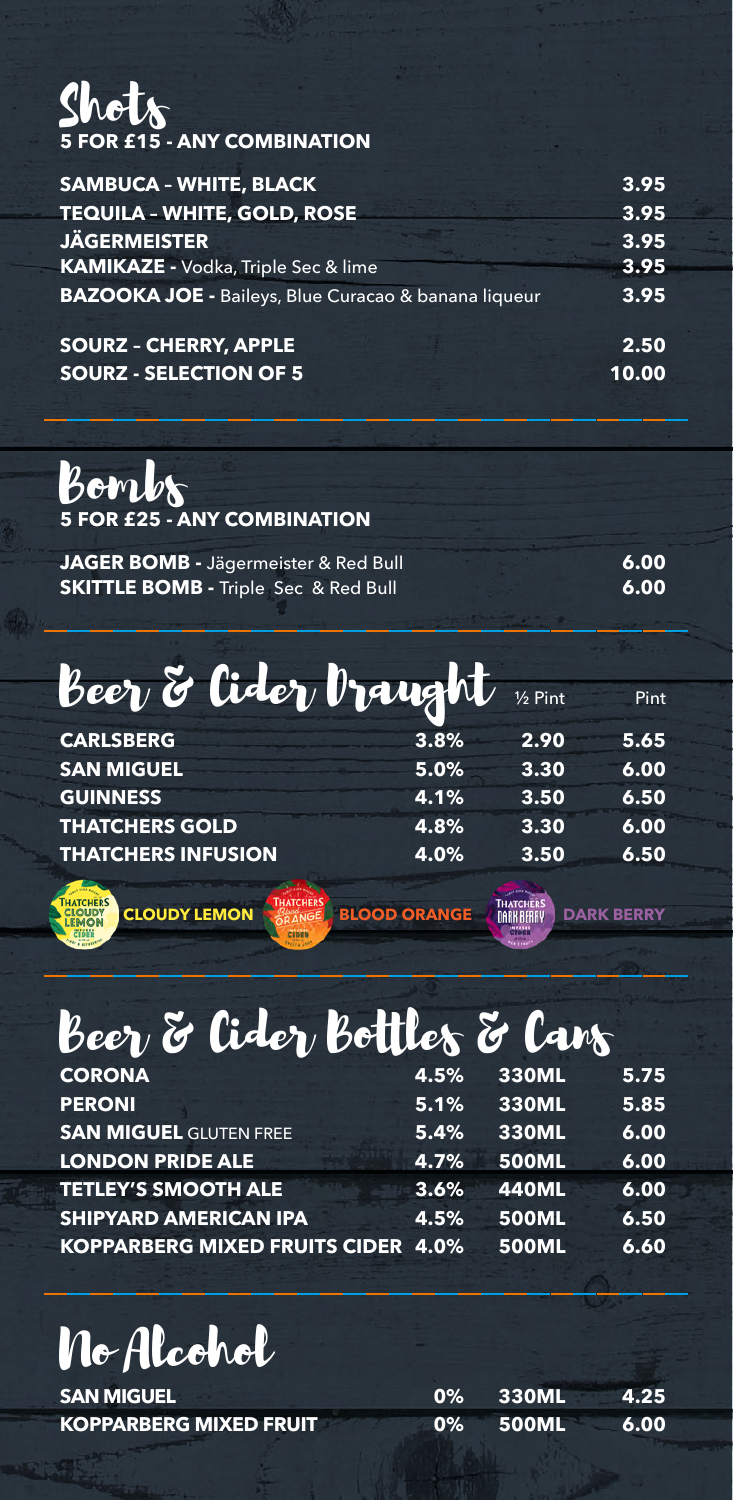# Soft Drinks

# Draught &Juices 1/2 Pint Pint

| $2$ FIN. |      |
|----------|------|
| 3.25     | 4.50 |
| 3.25     | 4.50 |
| 3.25     | 4.50 |
| 2.75     | 4.00 |
|          |      |
| 3.50     | 5.00 |
| 1.00     | 1.50 |
| 1.50     | 2.00 |
|          |      |

# Bottles & Cans

| <b>APPLETISER</b>                                 |              | 3.50 |
|---------------------------------------------------|--------------|------|
| <b>RED BULL ORIGINAL</b>                          |              | 4.00 |
| <b>RED BULL TROPICAL</b>                          |              | 4.00 |
| <b>JAMAICAN GINGER BEER</b>                       |              | 2.50 |
| FEVER TREE TONIC - Original & Slimline            |              | 2.50 |
| J20 - Apple & Raspberry or Orange & Passion Fruit |              | 3.50 |
| <b>FRUIT SHOOT - Orange or Blackcurrant</b>       | <b>200ML</b> | 2.00 |
| <b>WATER</b> - Still or Sparkling                 | <b>500ML</b> | 2.50 |

# Hot Drinks

### **Coffees**

| <b>BABYCCHINO</b>                  | 1.75              |
|------------------------------------|-------------------|
| <b>DOUBLE ESPRESSO</b>             | $2.\overline{35}$ |
| <b>MACCHIATO</b>                   | 2.40              |
| <b>AMERICANO</b>                   | 2.85              |
| <b>FLAT WHITE</b>                  | 3.10              |
| <b>CAPPUCCINO</b>                  | 3.10              |
| <b>LATTE</b>                       | 3.10              |
| <b>LATTE WITH BAILEYS</b>          | 6.00              |
| <b>ICED LATTE</b>                  | 3.60              |
| <b>MOCHA</b>                       | 3.50              |
| <b>EXTRA ESPRESSO SHOT</b>         | 0.75              |
| <b>MARSHMALLOWS</b>                | 0.50              |
| <b>CREAM</b>                       | 0.50              |
| <b>SHOT OF SYRUP</b>               | 0.50              |
| Salted Caramel, Vanilla, Hazelnut, |                   |
| <b>White Chocolate</b>             |                   |

### Teas & Hot Chocolate

| 5            | <b>ENGLISH BREAKFAST</b>                                | 2.50 |
|--------------|---------------------------------------------------------|------|
| 5            | <b>EARL GREY</b>                                        | 2.50 |
| $\bm{)}$     | <b>DECAFFEINATED</b>                                    | 2.50 |
| 5            | <b>SENCHA GREEN</b>                                     | 2.50 |
| $\mathbf{)}$ | <b>ROOIBOS</b>                                          | 2.50 |
| J            | <b>PEPPERMINT INFUSION</b>                              | 2.50 |
| $\mathbf{L}$ | <b>GINGER &amp; LEMON</b>                               | 2.50 |
| )            | <b>CAMOMILE</b>                                         | 2.50 |
| J            | <b>BERRY INFUSION</b>                                   | 2.50 |
| J            | <b>EXTRA TEA BAG</b>                                    | 0.50 |
| 5.           | <b>HOT CHOCOLATE</b>                                    | 3.50 |
|              | <b>DELUXE HOT CHOCOLATE 4.00</b>                        |      |
|              | <b>The Company's Company's Company's Company's</b><br>. |      |

Cream, Marshmallows and a Flake

#### **SELECTION OF CAKES 3.95**

See Cake Selection at Bar Counter

**MILK ALTERNATIVES**  *OAT + £0.50 - SOYA + £0.30*

**HOT DRINK & CAKE DEAL 5.95** *Any hot drink, (Except Deluxe Hot Chocolate)*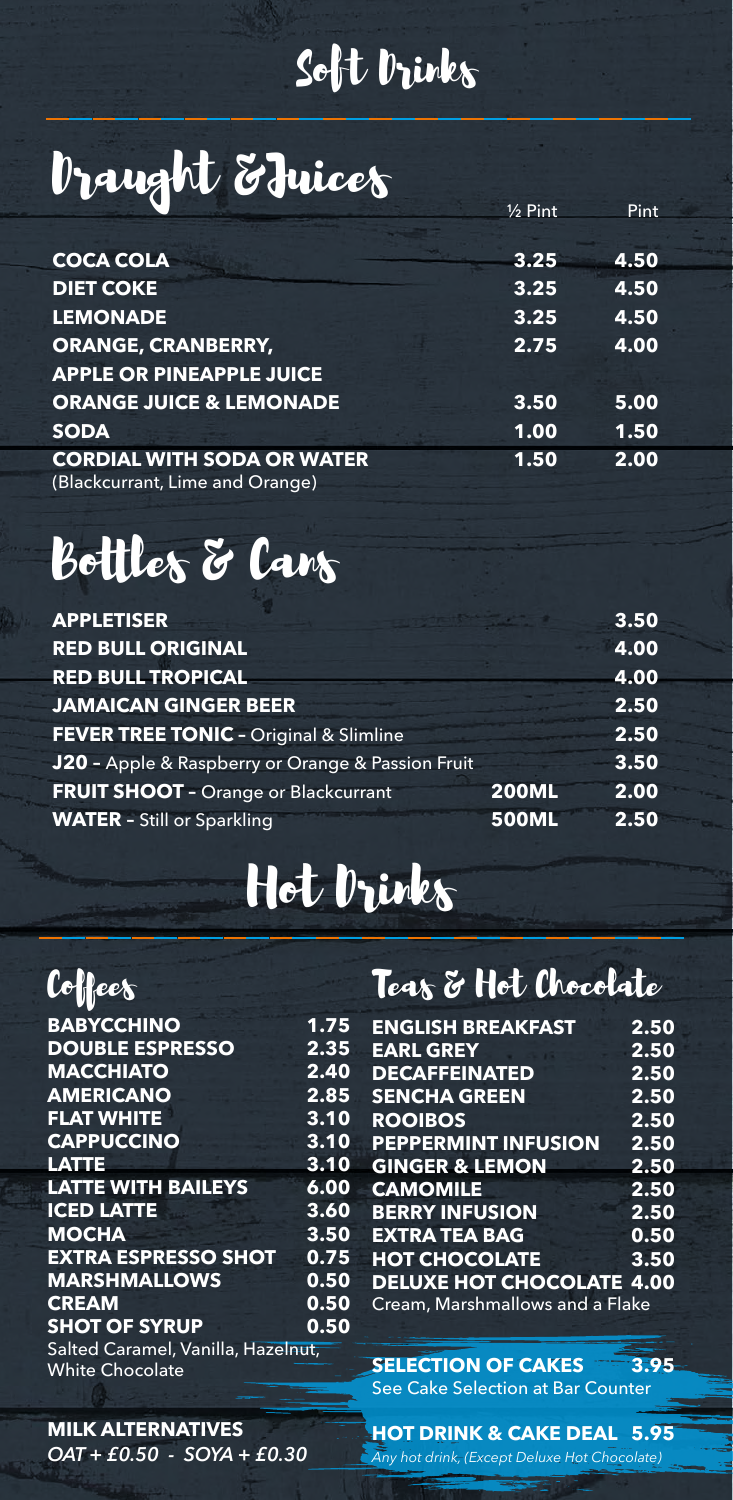| <b>Taste</b>   | 250ml<br>175ml                                                                                         | 75c   |
|----------------|--------------------------------------------------------------------------------------------------------|-------|
| $\mathsf{C}$   | <b>ZIMOR MERLOT - Spain</b><br>6.00<br>8.00                                                            | 23.00 |
|                | A medium-bodied red with red fruit aromas. Attractive damson flavours,<br>soft and juicy on the palate |       |
| $\mathsf{C}$   | <b>BONE ORCHARD MALBEC - Argentina</b><br>6.50<br>8.75                                                 | 25.00 |
|                | A medium-bodied red with soft tannins and a lovely, youthful, jammy,                                   |       |
|                | dark berry aroma                                                                                       |       |
| D              | <b>19 CRIMES BEHIND BARS - Australia</b>                                                               | 29.00 |
|                | Blackberry jam and pepper aromas are followed by a palate that is<br>fullish-bodied and quite sweet    |       |
|                | White                                                                                                  |       |
| Taste          | 175ml<br>250ml                                                                                         | 75cl  |
| 1              | <b>ZIMOR PINOT GRIGIO - Italy</b><br>$6.00\quad 8.00$                                                  | 23.00 |
|                | A crisp, refreshing, dry white wine with delicate white fruit character                                |       |
| $\mathbf 1$    | <b>POCKET WATCH CHARDONNAY - Australia</b><br>6.50<br>8.75                                             | 25.00 |
|                | A light and vibrant Chardonnay that is fruit-led, showing citrus and yellow                            |       |
|                | plum aromas                                                                                            |       |
| $\overline{2}$ | <b>INVINITY SAUVIGNON BLANC - New Zealand</b>                                                          | 29.00 |
|                | This Marlborough Sauvignon is passion fruit and citrus-driven.                                         |       |
|                | Crisp and refreshing with lime character and a juicy flavour                                           |       |
|                |                                                                                                        |       |
|                | kore Wine                                                                                              |       |
| <b>Taste</b>   | 250ml<br>175ml                                                                                         | 75c   |
| 3              | <b>ZIMOR PINOT GRIGIO BLUSH - Italy</b><br>6.50<br>8.00                                                | 26.00 |
|                | Light and delicate fruit character on the nose. Light-bodied and off-dry but                           |       |
|                | with enough fresh acidity to provide balance                                                           |       |
| 3              | <b>JACK &amp; GINA ZINFANDEL ROSÉ - USA</b><br>6.00 8.00                                               | 23.00 |
|                | Medium-sweet with delicious red fruit flavours and plenty of lively acidity                            |       |
|                |                                                                                                        |       |
|                | Sparkling Wine                                                                                         |       |
| <b>Taste</b>   | Glass                                                                                                  | 75cl  |
| 3              | <b>ZIMOR PROSECCO EXTRA DRY - Italy</b><br>6.50                                                        | 30.00 |
|                | Intensely sparkling with light, fresh, appley aromas. Not too dry on the palate                        |       |
| 4              | <b>ZIMOR PROSECCO ROSÉ - Italy</b>                                                                     | 30.00 |
|                | Light, crisp and off-dry with plenty of delicious red fruit character                                  |       |
|                |                                                                                                        |       |
|                |                                                                                                        |       |
|                | Champagne                                                                                              |       |
| Taste          |                                                                                                        | 75cl  |
| 1              | <b>VEUVE CLICQUOT YELLOW LABEL BRUT NV - France</b><br>A full, dry, rounded Champagne of high quality  | 70.00 |
| 1              | <b>VEUVE CLICQUOT ROSÉ - France</b>                                                                    | 74.00 |
|                | Full-bodied with soft red fruit and citrus characters.                                                 |       |
|                |                                                                                                        |       |
|                | White<br>Rosé<br>Red<br>full-bodied                                                                    |       |
|                | 19999999<br>19999999<br>0 Q<br>Ą                                                                       |       |
|                | $\overline{d}$ rv<br>$\overline{div}$<br>easy drinking                                                 |       |

Red